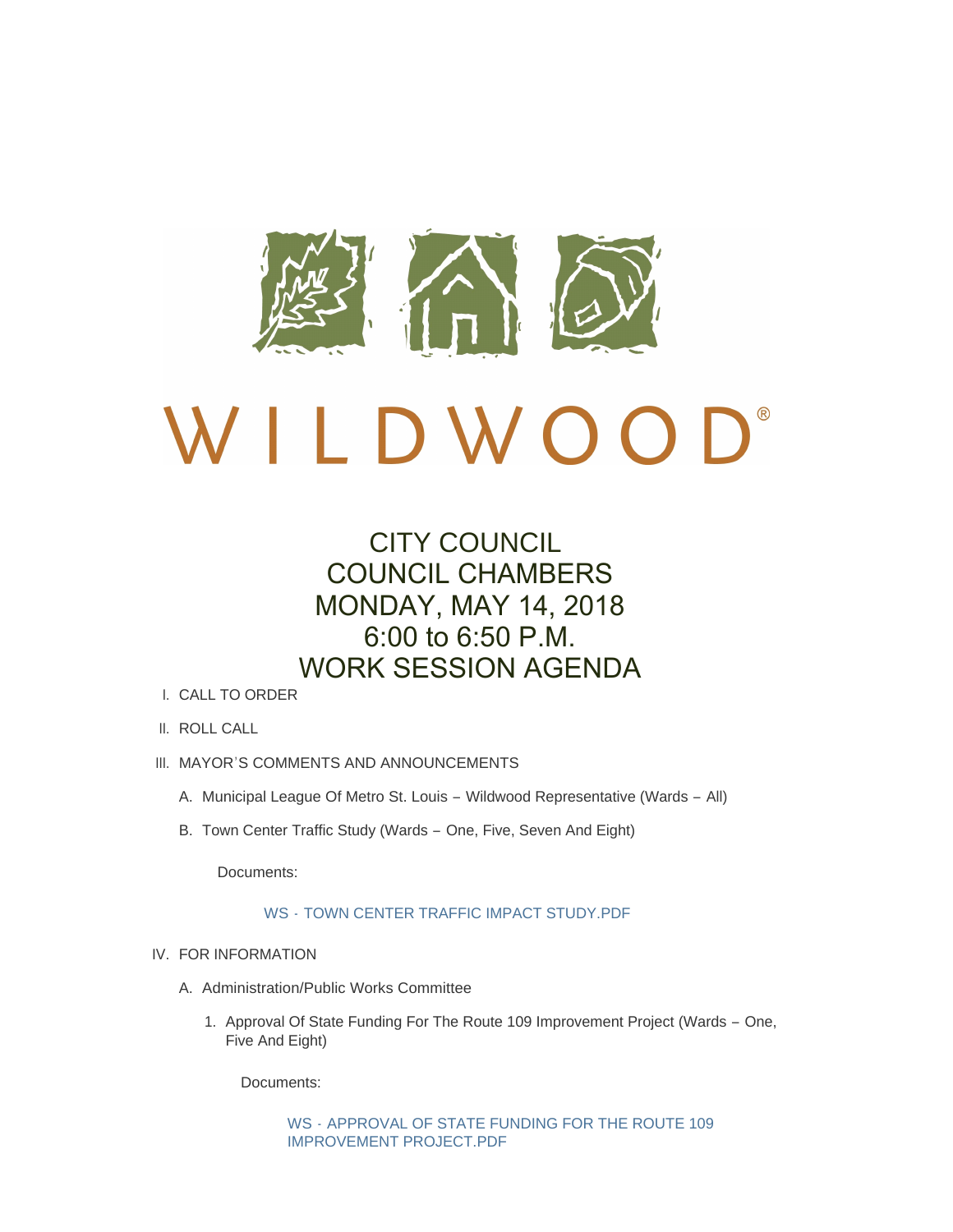2. Approval Of Supplemental Design Contract With HR Green (Wards - One, Five And Eight)

Documents:

## WS - [APPROVAL OF SUPPLEMENTAL DESIGN CONTRACT WITH HR](http://www.cityofwildwood.com/AgendaCenter/ViewFile/Item/15459?fileID=20807)  GREEN.PDF

3. Resolution Authorizing A Voluntary Buyout Policy (Wards - All)

Documents:

## WS - [RESOLUTION AUTHORIZING A VOLUNTARY BUYOUT POLICY.PDF](http://www.cityofwildwood.com/AgendaCenter/ViewFile/Item/15460?fileID=20808)

4. Purchase Of Modular Vehicle Barrier System (Wards - All)

Documents:

## WS - [PURCHASE OF MODULAR VEHICLE BARRIER SYSTEM.PDF](http://www.cityofwildwood.com/AgendaCenter/ViewFile/Item/15461?fileID=20809)

- B. Department Of Planning And Parks
	- 1. Update And Accounting Of Community Park Phase 3 Project 3rd Report (Ward -One)

Documents:

## WS - [COMMUNITY PARK.PDF](http://www.cityofwildwood.com/AgendaCenter/ViewFile/Item/15463?fileID=20810)

2. Summary Report Of Meeting With Sherman Residents (Wards - All)

Documents:

## WS - [SUMMARY OF MEETING WITH SHERMAN RESIDENTS.PDF](http://www.cityofwildwood.com/AgendaCenter/ViewFile/Item/15464?fileID=20811)

- C. Planning And Zoning Commission
	- 1. Status Sheet From May 7, 2018 Meeting (Wards All)

Documents:

## WS - [PLANNING AND ZONING STATUS UPDATE.PDF](http://www.cityofwildwood.com/AgendaCenter/ViewFile/Item/15466?fileID=20812)

D. Rural Internet Access Committee Update (Wards - All)

Documents:

## WS - [RURAL INTERNET ACCESS COMMITTEE UPDATE.PDF](http://www.cityofwildwood.com/AgendaCenter/ViewFile/Item/15467?fileID=20813)

E. Construction Project Update (Wards - All)

Documents: